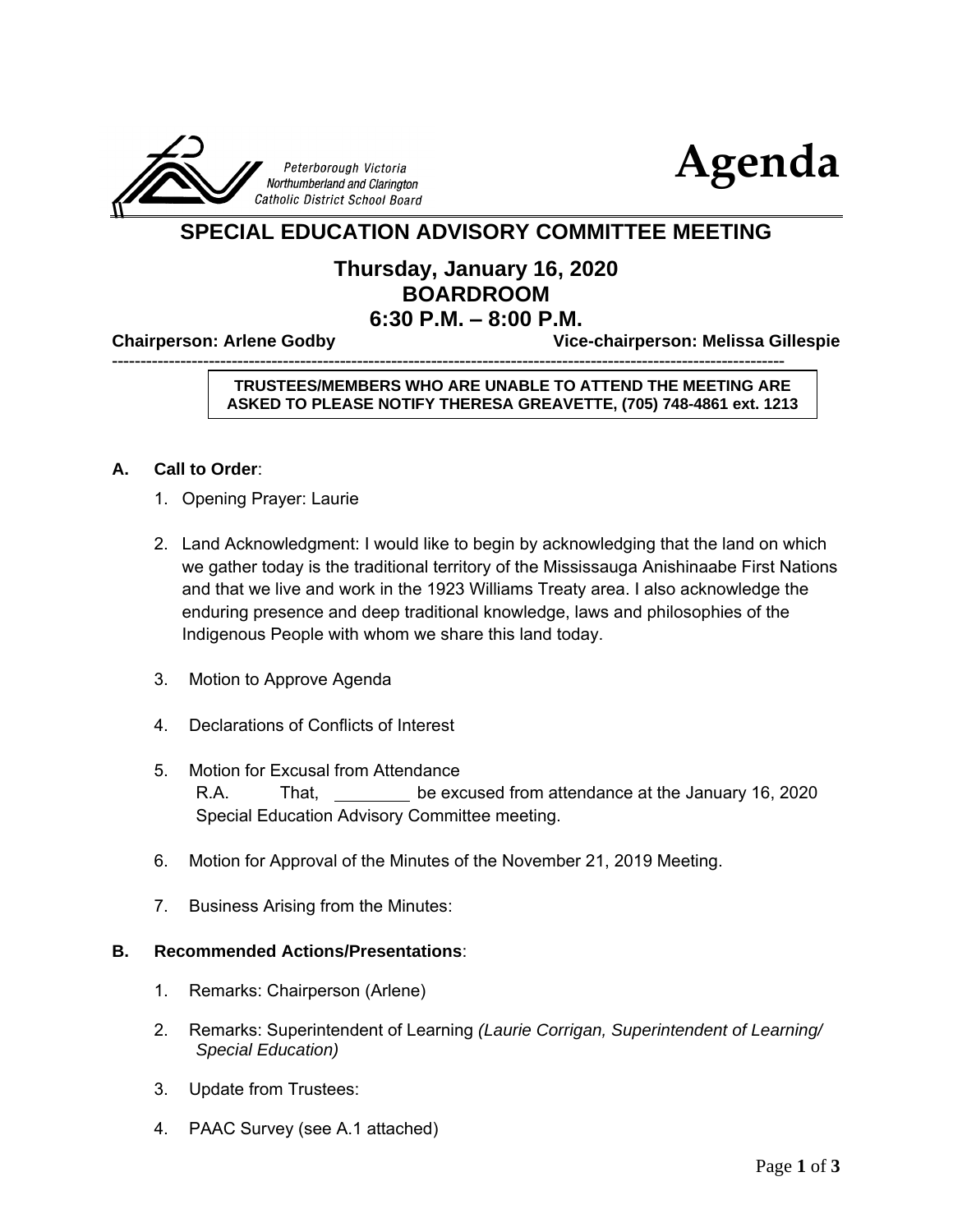5. PPM 149 – Partnership Agreements with External Agencies *(Lia Jenner and Nick Beamish)*

## **C. Discussion Items:**

1. Next steps from presentation

#### **D. Information Items**:

- 1. Durham DSB Letter to Minister Re: MACSE, December 20, 2019 (see A.2. attached)
- 2. Reports from SEAC members:

#### **Arlene Godby**

## **Autism Ontario - Peterborough Chapter**

- Autism Ontario Responds to Announcement Regarding Implementation of the Needs-Based Program [https://www.autismontario.com/news/autism-ontario-responds-announcement](https://www.autismontario.com/news/autism-ontario-responds-announcement-regarding-implementation-needs-based-program)[regarding-implementation-needs-based-program](https://www.autismontario.com/news/autism-ontario-responds-announcement-regarding-implementation-needs-based-program)
- Public Health Agency of Canada Announces Autism Ontario Awarded Strategic Fund to Support Autistic Adults and their Families in Ontario [https://www.autismontario.com/news/public-health-agency-canada-announces](https://www.autismontario.com/news/public-health-agency-canada-announces-autism-ontario-awarded-strategic-fund-support-autistic)[autism-ontario-awarded-strategic-fund-support-autistic](https://www.autismontario.com/news/public-health-agency-canada-announces-autism-ontario-awarded-strategic-fund-support-autistic)
- To read Autism Ontario's Position Statements on Education, please visit <https://www.autismontario.com/autism-ontarios-education-position-statement>

# **E. Old Business**:

**F. New Business**:

#### **G. Next Meeting**:

- 1. **Next Meeting**: Thursday, February 20, 2020 Catholic Education Centre  $6:30 - 8:00$  p.m.
- 2. Agenda Items:
	- Accessibility, Contingencies, Inclusion, Integration 2025
- 3. Selection of Member for Opening/Closing Prayer:

## **Future Meetings**

Thursday, February 20, 2020 Thursday, March 26, 2020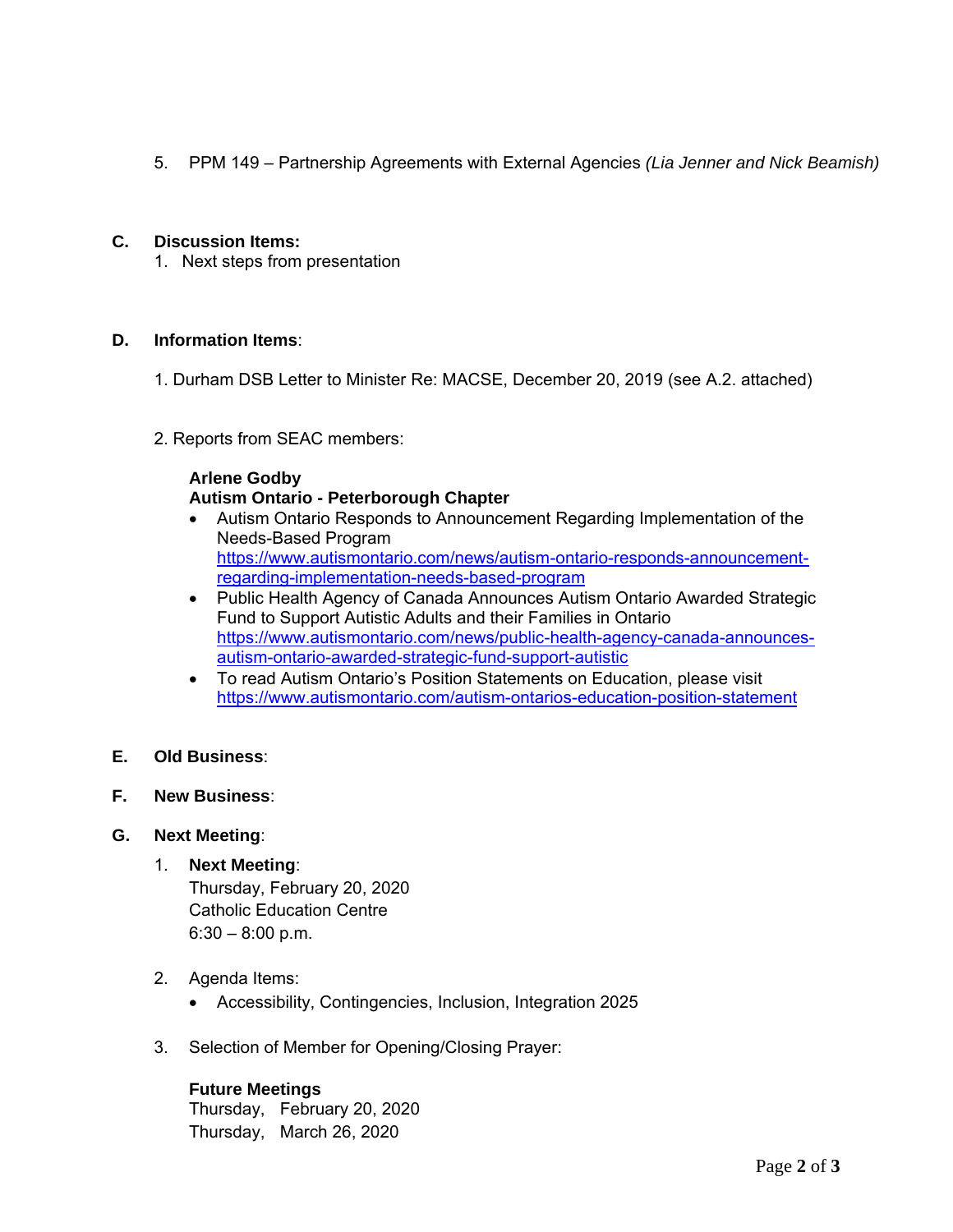Thursday, April 16, 2020 Thursday, May 21, 2020 Thursday, June 18, 2020 Tour/PD To be determined

# **H. Conclusion**:

- 1. Closing Prayer: Arlene
- 2. Adjournment.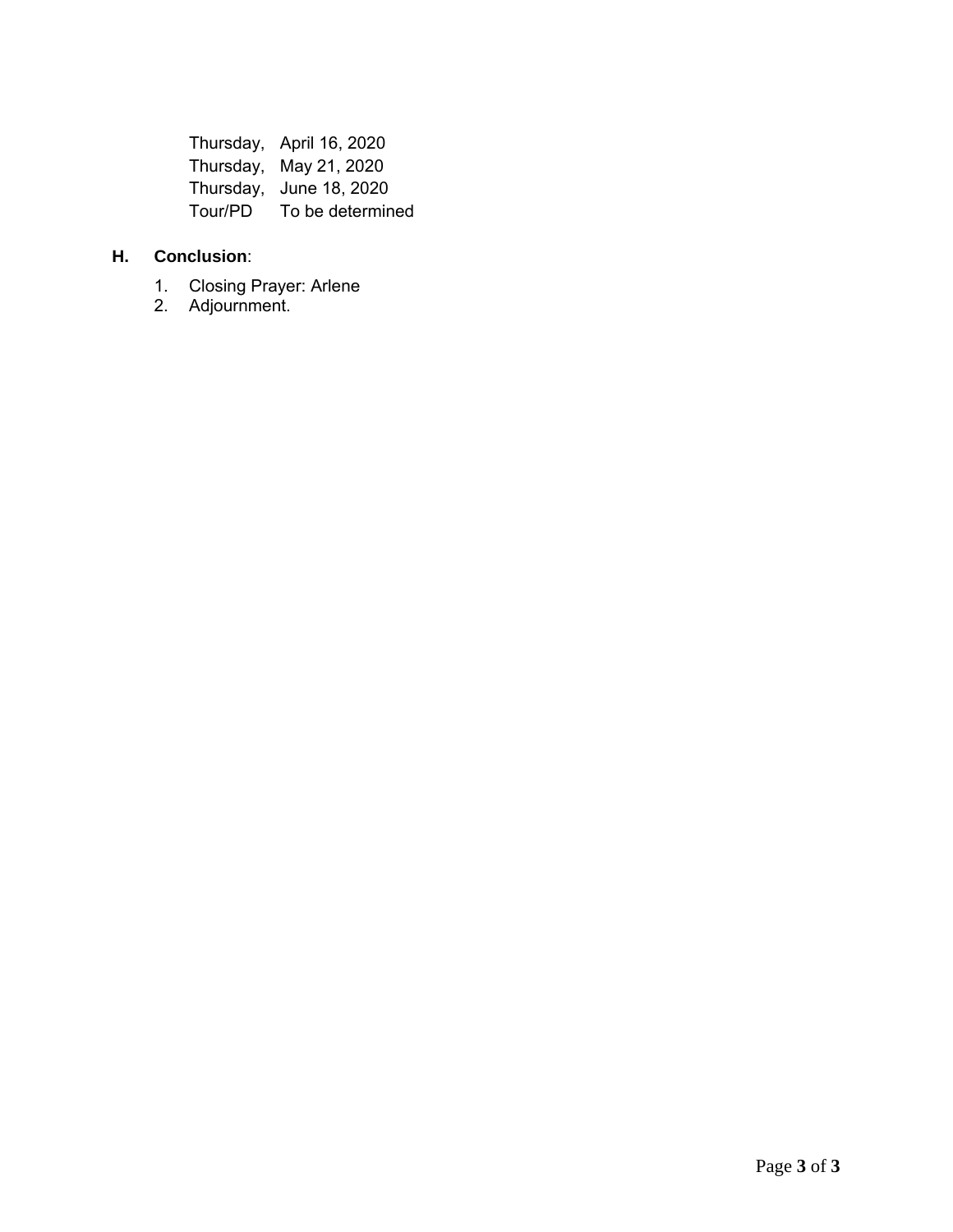

**Members:** • Association for Bright Children of Ontario • Community Living Ontario • Down Syndrome Association of Ontario • Easter Seals Ontario • Epilepsy Ontario • Fetal Alcohol Spectrum Disorder Ontario Network of Expertise • Integration Action for Inclusion in Education and Community • Learning Disabilities Association of Ontario • Ontario Association for Families of Children with Communication Disorders • Ontario Brain Injury Association • Parents for Children's Mental Health • VOICE for Deaf & Hard of Hearing Children **Affiliate members:** • Association Francophone de Parents d'Enfants

Dyslexiques ou ayant tout autre trouble d'apprentissage • Ontario Federation for Cerebral Palsy • Hydrocephalus Canada • Tourette Syndrome Foundation of Canada • VIEWS for the Visually Impaired

Attn: Chair of SEAC RE: PAAC on SEAC survey

Dear Chair:

The Provincial Parent Association Advisory Committee on Special Education Advisory Committees (PAAC on SEAC) was established in 1983 and is the only group in Ontario that brings together provincial parent associations to communicate and co-operate on issues pertaining to SEACs. PAAC on SEAC is seeking your assistance with a survey of SEAC members.

In 2009 and 2014 PAAC on SEAC conducted a survey of SEAC members with the intent of gathering valuable information on the effectiveness of SEACs across the province. We are distributing a new version of the survey, with comparable questions, to find out what has changed and whether there are new issues or challenges. After analyzing the results, we will post the results on the PAAC on SEAC Website at: [www.paac-seac.ca](http://www.paac-seac.ca/) and will share our report with the Ministry of Education.

The survey should take roughly 10 to 15 minutes to complete and can be found here: [www.surveymonkey.com/r/HYZ3PWY.](http://www.surveymonkey.com/r/HYZ3PWY) We would like you to share this information and the link with current members of your SEAC and encourage each SEAC member to individually complete the survey by Friday, January 31, 2020. We have allowed this amount of time so that SEACs can have the opportunity to discuss the issues raised in the survey at a SEAC meeting. Some SEACs in the past have submitted a group response to the survey in addition to having individual members respond.

All information collected will be held in the strictest of confidence. Upon closing the survey, the information will be calculated and compiled into a report. This information will inform PAAC on SEAC members about the effectiveness of SEACs across the province.

The results of our 2009 and 2014 surveys can be found on our website: [www.paac-seac.ca.](http://www.paac-seac.ca/) It would also be helpful for you to remind SEAC members that the **PAAC on SEAC Effective Practices Handbook for SEAC** is also available on the website.

We thank you in advance for the sharing this information with SEAC members.

Diane Wagner, Chair, PAAC on SEAC

Alison Morse, Past Chair, PAAC on SEAC

**PAAC on SEAC** c/o Easter Seals Ontario, One Concorde Gate, Suite 700, Toronto, M3C 3N6 Email: info@paac-seac.ca · Website: www.paac-seac.ca